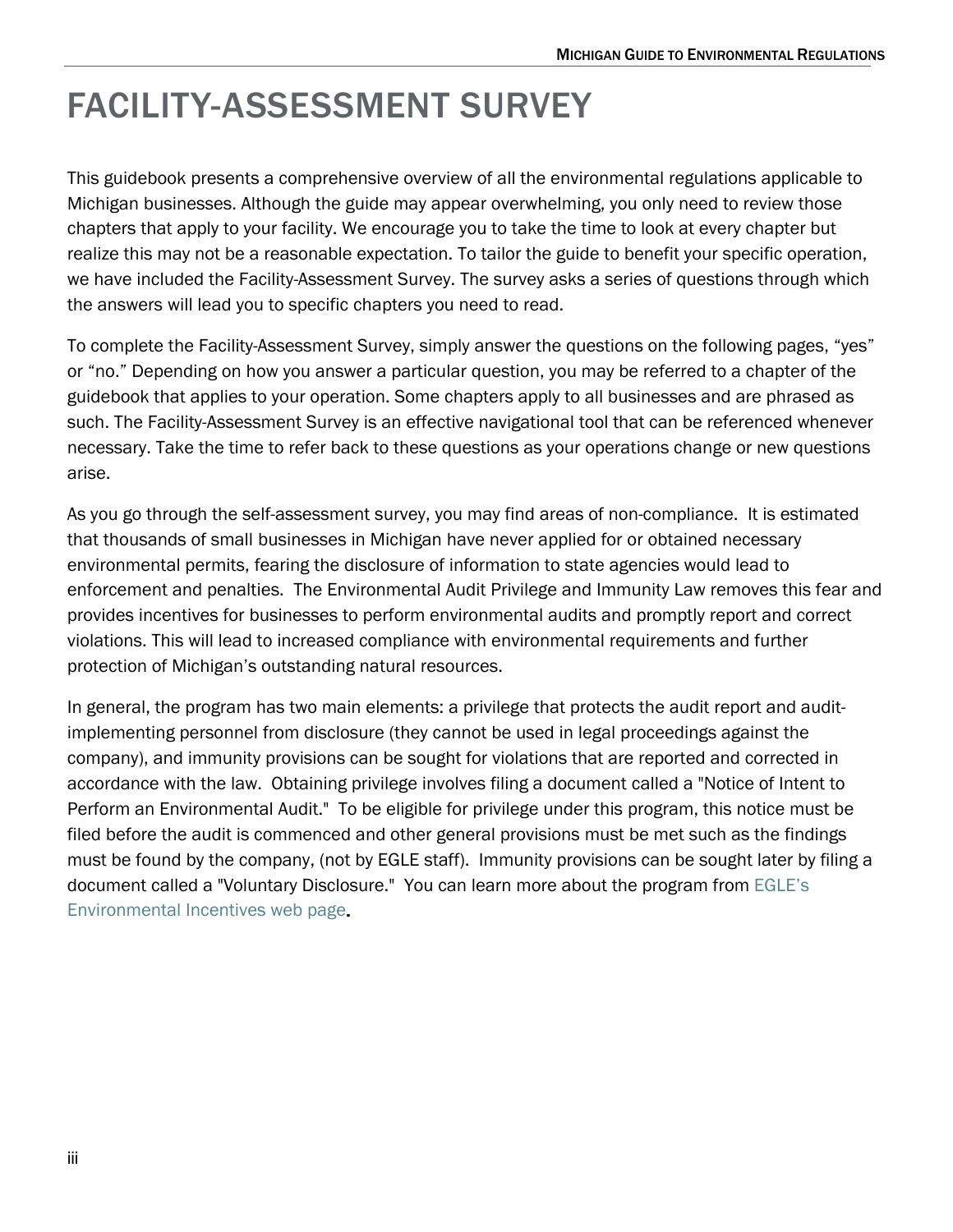## CHAPTER 1: AIR QUALITY REGULATIONS

| <b>QUESTION</b>                                                                                                                                                                                                     | <b>If Yes</b> | <b>If No</b> |
|---------------------------------------------------------------------------------------------------------------------------------------------------------------------------------------------------------------------|---------------|--------------|
| 1. Do you have, or intend to install, equipment or processes that<br>generate air pollution? (e.g., incinerator, boiler, solvent<br>degreaser, coating booth, grinding operations, material storage<br>piles, etc.) | Ch. 1.2.1     | Continue     |
| 2. Do any activities at your facility generate dust or particulate?                                                                                                                                                 | Ch. 1.3       | Continue     |
| 3. Do you open-burn any waste?                                                                                                                                                                                      | Ch. 1.3.3     | Continue     |
| 4. Do any of you processes emit volatile organic compounds<br>$(VOCs)$ ?                                                                                                                                            | Ch. 1.5 & 1.6 | Continue     |
| 5. Are you interested in learning about the benefits to be gained<br>through environmental stewardship?                                                                                                             | Ch. 1.11      | Continue     |
| 6. Are you renovating or demolishing a building?                                                                                                                                                                    | Ch. 1.16.6    | Continue     |
| 7. Is your facility subject to a federal New Source Performance<br>Standard (NSPS)?                                                                                                                                 | Ch. 1.17      | Continue     |
| 8. Do you sell electricity to the grid and burn fossil fuel?                                                                                                                                                        | Ch. 1.18      | Continue     |
| 9. Do you use or store any substance regulated under Section<br>112(r) of the Clean Air Act (CAA)? (CAA Section 112(r)<br>substances are defined in Appendix B.)                                                    | Ch. 1.19      | Continue     |
| 10. Do you have equipment or processes that utilize<br>chlorofluorocarbons (CFCs) or hydrochlorofluorocarbons (HCFCs)<br>as a refrigerant? (e.g., refrigeration units)                                              | Ch. 1.20      | Continue     |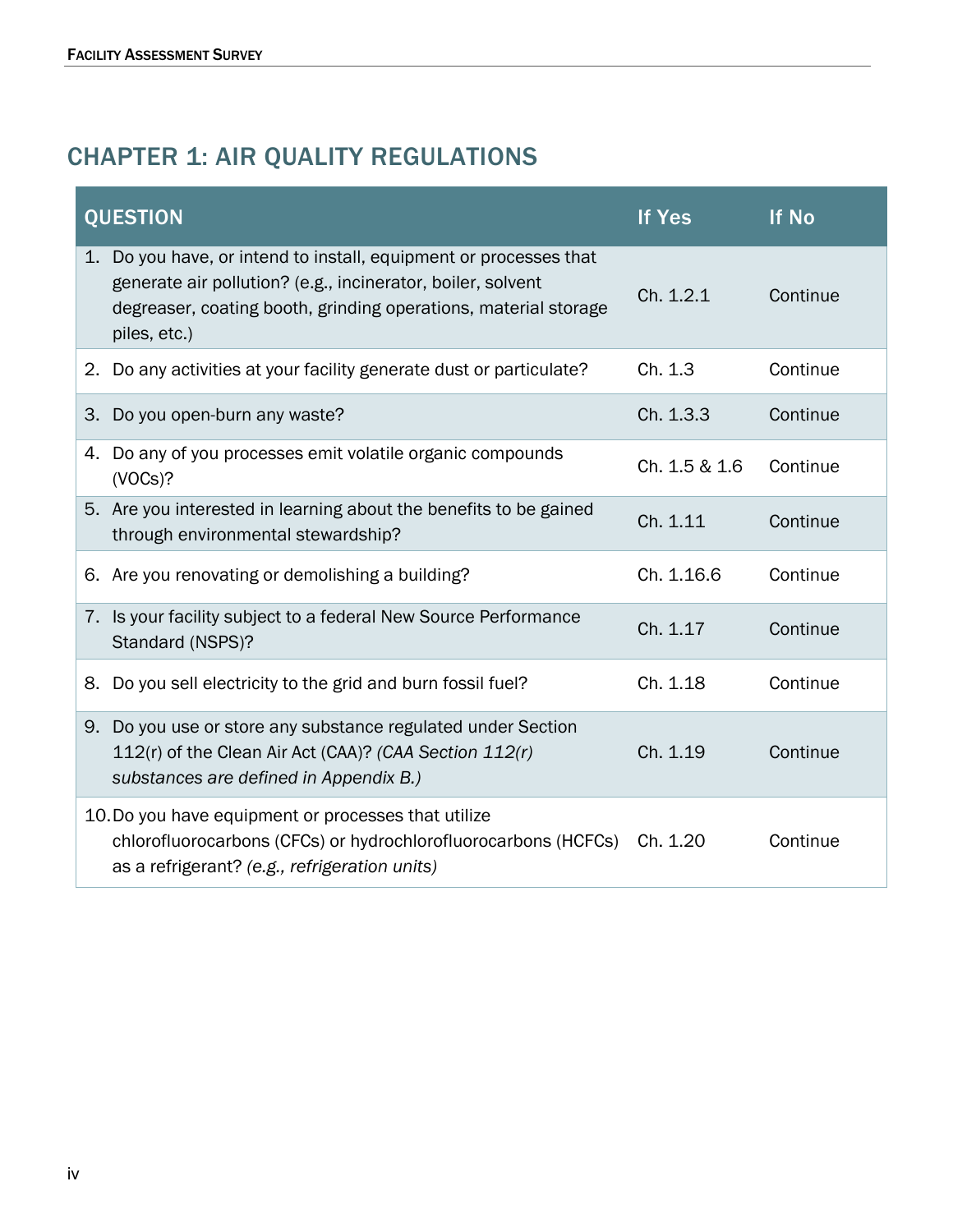#### CHAPTER 2: WASTE AND MATERIALS MANAGEMENT REGULATIONS

Every facility generates solid waste *(e.g. garbage, rubbish, yard wastes, etc.)* and it is important to know your disposal and recycling requirements and options. It is recommended you read Chapter 2.2

| <b>QUESTION</b>                                                                                                                                                                                                                                                                                                                                                                                                                                              | If Yes                 | If No      |  |  |
|--------------------------------------------------------------------------------------------------------------------------------------------------------------------------------------------------------------------------------------------------------------------------------------------------------------------------------------------------------------------------------------------------------------------------------------------------------------|------------------------|------------|--|--|
| 11. Do you open-burn any wastes?                                                                                                                                                                                                                                                                                                                                                                                                                             | Ch. 2.2.1              | Continue   |  |  |
| 12. Do you store scrap tires on your property or transport scrap tires?                                                                                                                                                                                                                                                                                                                                                                                      | Ch. 2.2.2              | Continue   |  |  |
| 13. Do you generate liquid industrial by-product at your facility? (Liquid<br>industrial by-product is discarded material that is not regulated as<br>a hazardous waste and includes industrial wastewater, used oil<br>that is being recycled, sewer clean-out residue, grease trap clean-<br>out residue, and other liquid wastes.) It is recommended that you<br>read Chapter 2.3 and 2.4.1.                                                              | Ch. 2.3                | Continue   |  |  |
| 14. Do you know or suspect you may be generating hazardous waste at<br>your facility? (Hazardous waste is defined in Chapter 2.4.1.)                                                                                                                                                                                                                                                                                                                         | Ch. 2.4                | Continue   |  |  |
| 15. Do you generate any universal waste at your facility? (Universal<br>waste includes electric lamps [fluorescent, sodium vapor, mercury<br>vapor, neon and incandescent], batteries, pesticides, elemental<br>mercury containing devices, consumer electronics, antifreeze, and<br>pharmaceuticals.)                                                                                                                                                       | Ch. 2.4.1.c            | Continue   |  |  |
| 16. Do you know how to select a qualified company to transport your<br>liquid industrial by-product and/or hazardous waste and/or<br>dispose of it?                                                                                                                                                                                                                                                                                                          | Continue               | Ch. 2.4.10 |  |  |
| 17. Do you dispose of any hazardous waste on-site?                                                                                                                                                                                                                                                                                                                                                                                                           | Ch. 2.4.11             | Continue   |  |  |
| 18. Are you aware of the employee emergency training requirements?                                                                                                                                                                                                                                                                                                                                                                                           | Continue               | Ch. 2.4.12 |  |  |
| 19. Does your facility produce medical waste, such as body fluids,<br>blood, and/or sharps (needles, either used or unused); is your<br>facility a pharmaceutical manufacturer or a research facility that<br>produces and/or tests vaccinations with live or attenuated viruses;<br>or a medical equipment manufacturer with testing programs, large<br>company with in-house health care facilities, etc.?) It is<br>recommended that you read Chapter 2.5 | Ch. 2.5                | Continue   |  |  |
| 20. Do you have or dispose of any of the following materials at your facility?                                                                                                                                                                                                                                                                                                                                                                               |                        |            |  |  |
| Used oil                                                                                                                                                                                                                                                                                                                                                                                                                                                     | Ch. 2.7.1              | Continue   |  |  |
| Used oil filters                                                                                                                                                                                                                                                                                                                                                                                                                                             | Ch. 2.7.2              | Continue   |  |  |
| Lead acid batteries<br>$\bullet$                                                                                                                                                                                                                                                                                                                                                                                                                             | Ch. 2.7.3              | Continue   |  |  |
| Dry cell batteries<br>$\bullet$                                                                                                                                                                                                                                                                                                                                                                                                                              | Ch. 2.7.4<br>Ch. 2.7.5 | Continue   |  |  |
| Fluorescent lamps or other lights                                                                                                                                                                                                                                                                                                                                                                                                                            |                        | Continue   |  |  |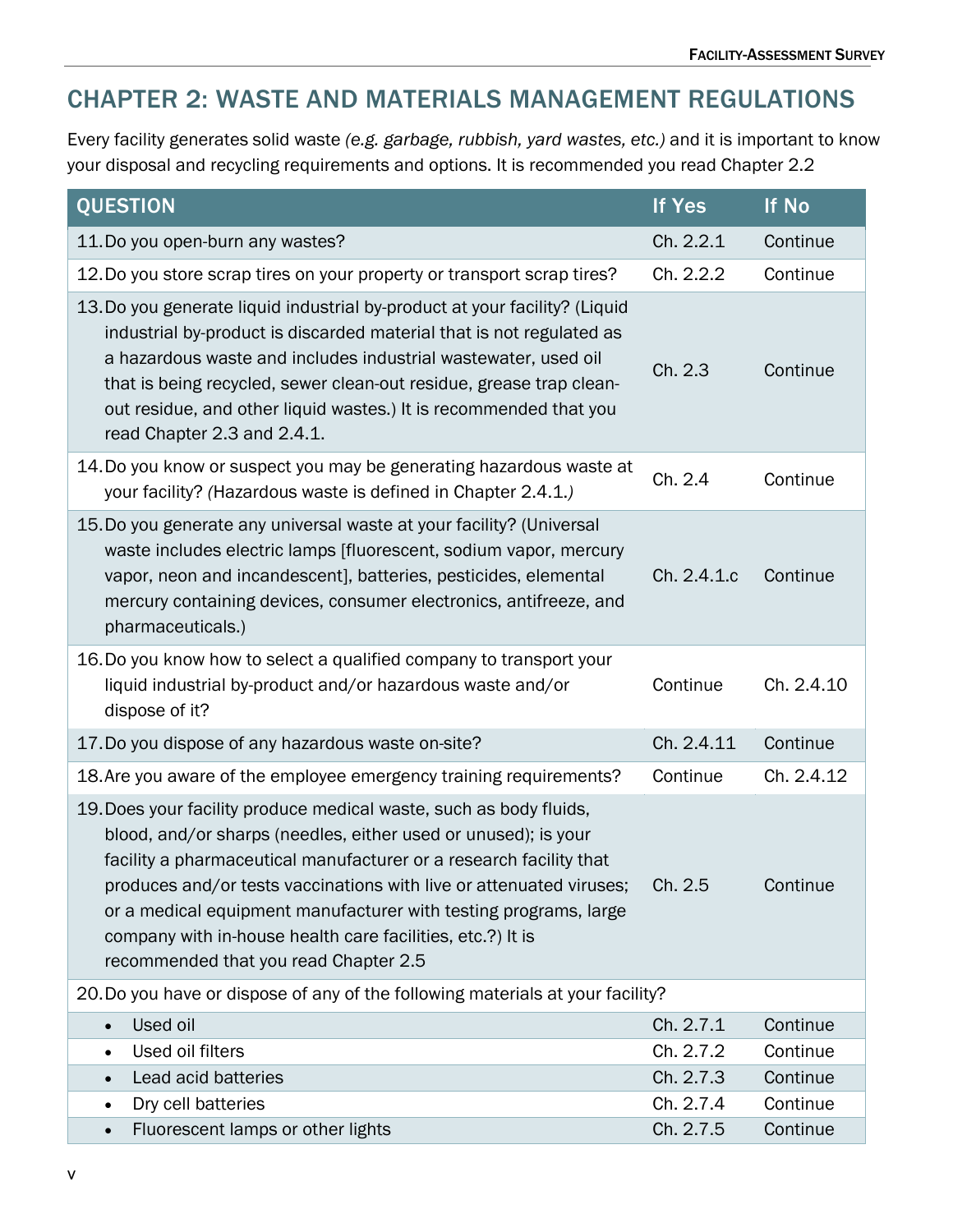| <b>QUESTION</b>                                                     | If Yes     | <b>If No</b> |
|---------------------------------------------------------------------|------------|--------------|
| Small capacitors and ballasts<br>$\bullet$                          | Ch. 2.7.6  | Continue     |
| Sorbents<br>$\bullet$                                               | Ch. 2.7.7  | Continue     |
| Shop towels and other textiles<br>$\bullet$                         | Ch. 2.7.8  | Continue     |
| Spent parts washer solvent or other solvents<br>$\bullet$           | Ch. 2.7.9  | Continue     |
| Aerosols<br>$\bullet$                                               | Ch. 2.7.10 | Continue     |
| Painting waste<br>$\bullet$                                         | Ch. 2.7.11 | Continue     |
| Wastes containing silver (e.g. photo processing waste)<br>$\bullet$ | Ch. 2.7.12 | Continue     |
| Electronic waste<br>$\bullet$                                       | Ch. 2.7.13 | Continue     |
| Waste containing radioactive materials<br>$\bullet$                 | Ch. 2.7.14 | Continue     |
| Antifreeze<br>$\bullet$                                             | Ch. 2.7.15 | Continue     |
| Scrap metal<br>$\bullet$                                            | Ch. 2.7.16 | Continue     |
| Pharmaceuticals<br>$\bullet$                                        | Ch. 2.7.17 | Continue     |
| <b>Biosolids</b><br>$\bullet$                                       | 2.7.18     | Continue     |

## CHAPTER 3: WASTEWATER REGULATIONS

It is important for you to be aware of what type of wastewater is discharged from your facility and how it is treated. It is recommended that you read Chapter 3.1.

| <b>QUESTION</b>                                                                                                                                                                 | If Yes      | <b>If No</b> |
|---------------------------------------------------------------------------------------------------------------------------------------------------------------------------------|-------------|--------------|
| 21. Is your wastewater discharged to a publicly owned treatment<br>works facility?                                                                                              | Ch. 3.2.1   | Continue     |
| 22. Do you employ a hazardous or liquid industrial by-product<br>transporter to dispose of wastewater generated at your facility?                                               | Ch.3.2.2    | Continue     |
| 23. Is any wastewater discharged into surface waters? (Includes direct<br>discharge to a lake, stream, river, or drain, and indirect discharges<br>via a storm sewer or ditch.) | Ch. 3.2.3   | Continue     |
| 24. Does your facility's storm water discharge to a separate storm<br>sewer system or direct to waters of the state?                                                            | Ch. 3.2.3.d | Continue     |
| 25. Is any wastewater discharged into the ground or groundwater?<br>(Includes seepage lagoons, septic tanks/tile field systems, and<br><i>irrigation systems.)</i>              | Ch. 3.2.4   | Continue     |
| 26. Do you have a wastewater treatment system on-site?                                                                                                                          | Ch. 3.4     | Continue     |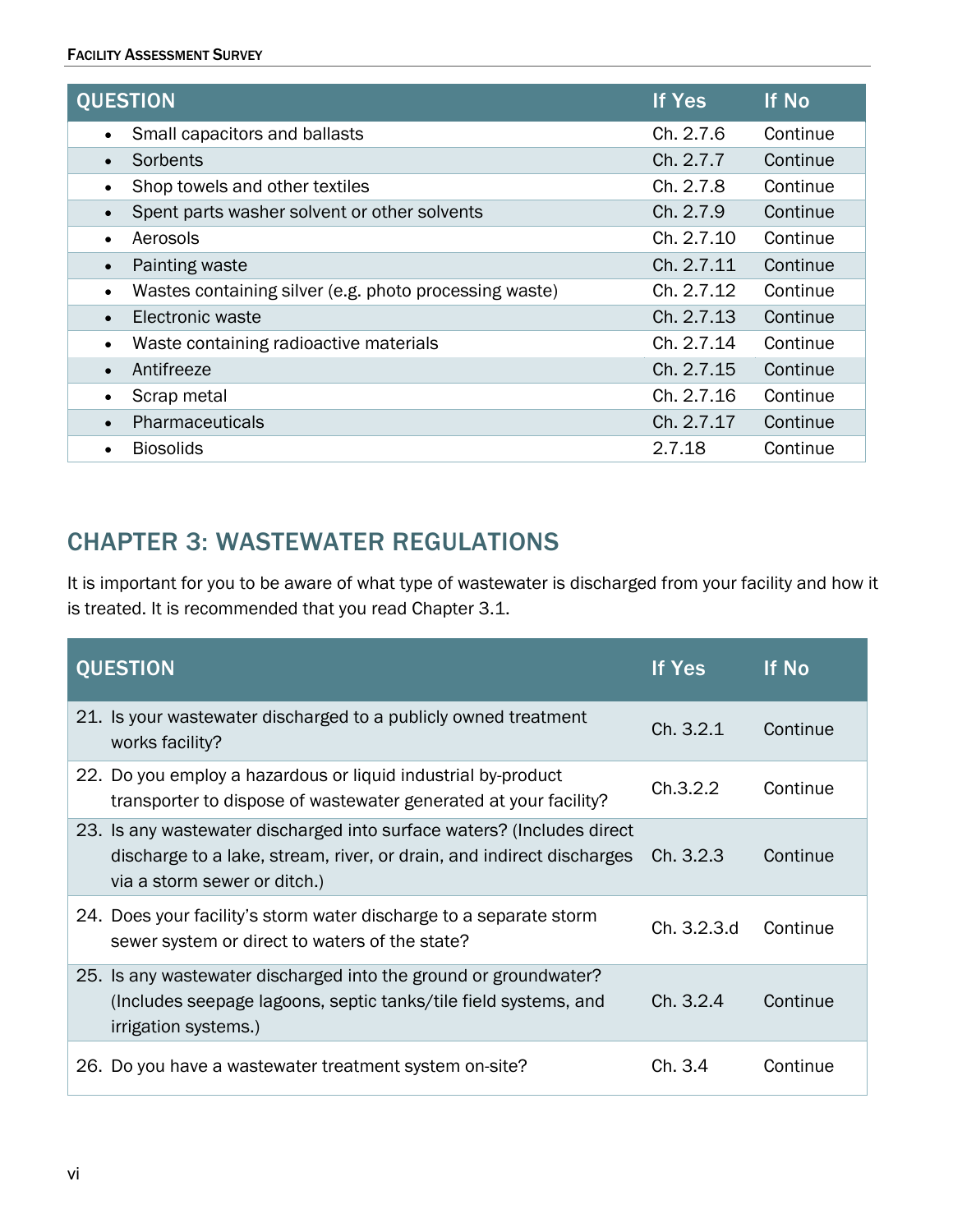## CHAPTER 4: MATERIAL STORAGE AND TRANSPORTATION

There are a number of terms defined in Appendix B that are key to your understanding of the regulations and their applicability to your operation. It is recommended that you make yourself familiar with these terms before continuing. These defined terms appear in bold lettering. Please note, in some instances, multiple agencies use the same term to describe a regulated group of material; however, its definition differs. Such terms are identified in bold face type followed by a dash and the acronym of the defining agency or regulation (e.g., "hazardous waste-EGLE," "hazardous waste-USEPA"). As you answer the questions pertaining to this chapter, refer back to the definitions.

| <b>QUESTION</b>                                                                                                                                                                                                                                                                                                                                                                                                                                      | <b>If Yes</b> | <b>If No</b> |
|------------------------------------------------------------------------------------------------------------------------------------------------------------------------------------------------------------------------------------------------------------------------------------------------------------------------------------------------------------------------------------------------------------------------------------------------------|---------------|--------------|
| 27. Do you store any of the following?<br>Flammable & combustible liquids-Act 207<br>$\bullet$<br>flammable & combustible liquids-MIOSHA<br>highly hazardous chemicals, hazardous material-Act 207<br>$\bullet$<br>hazardous substances-CERCLA<br>$\bullet$<br>hazardous waste-EGLE<br>$\bullet$<br>hazardous waste-USEPA<br>$\bullet$<br>Oil-EGLE<br>$\bullet$<br>Oil-USEPA<br>Salt<br>(Definitions for the bolded terms are listed in Appendix B.) | Ch. 4.1       | Continue     |
| 28. Do you store or use polluting materials?                                                                                                                                                                                                                                                                                                                                                                                                         | Ch. 4.2       | Continue     |
| 29. Does your facility have, or intend to install, an <i>underground</i> storage<br>tank?                                                                                                                                                                                                                                                                                                                                                            | Ch. 4.3.1     | Continue     |
| 30. Does your facility have, or intend to install, an aboveground storage<br>tank to store flammable and combustible liquids with a flashpoint of<br>less than 200°F?                                                                                                                                                                                                                                                                                | Ch. 4.3.2     | Continue     |
| 31. Does your facility have, or intend to install, an aboveground storage<br>tank that contains flammable compressed gas or liquefied petroleum<br>gas?                                                                                                                                                                                                                                                                                              | Ch. 4.3.2     | Continue     |
| 32. Do you transport any hazardous material-USDOT, as defined by the<br>U.S. Department of Transportation?                                                                                                                                                                                                                                                                                                                                           | Ch. 4.4       | Continue     |
| 33. Do you store, use, or transport any polychlorinated biphenyls (PCBs) at<br>your facility?                                                                                                                                                                                                                                                                                                                                                        | Ch. 4.5       | Continue     |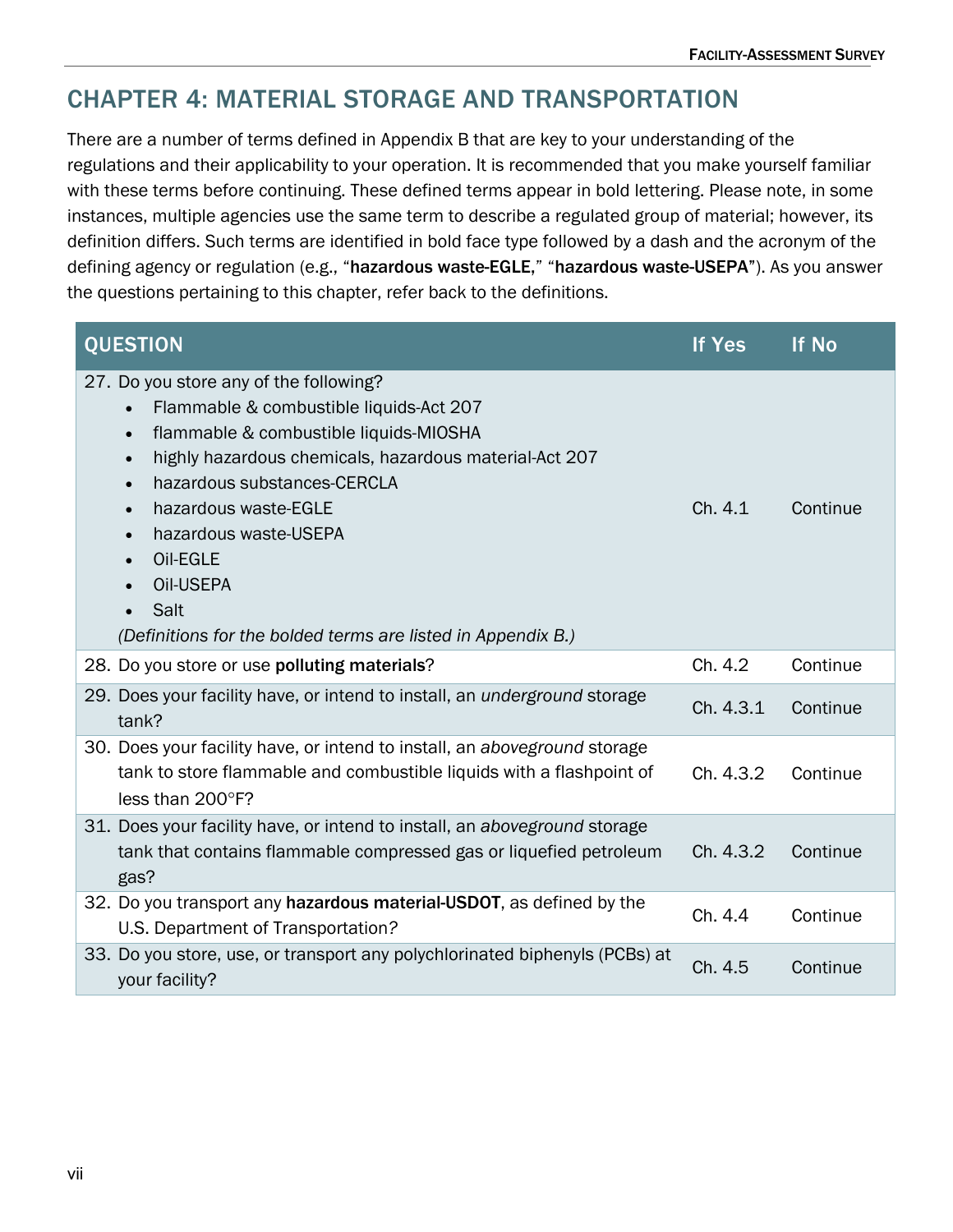## CHAPTER 5: SARA TITLE III & COMMUNITY RIGHT-TO-KNOW ACT

All **bolded terms** are defined in Appendix B of this guidebook. It is recommended that you make yourself familiar with these terms before continuing.

| <b>QUESTION</b>                                                                                                                                                                                                                                                                    | <b>If Yes</b> | If No    |
|------------------------------------------------------------------------------------------------------------------------------------------------------------------------------------------------------------------------------------------------------------------------------------|---------------|----------|
| 34. Does your facility store or use extremely hazardous substances?                                                                                                                                                                                                                | Ch. 5.3       | Continue |
| 35. Does your facility store or use extremely hazardous substances or<br>hazardous substances-CERCLA?                                                                                                                                                                              | Ch. 5.4       | Continue |
| 36. Does your facility use, manufacture, or process any toxic chemical in an<br>amount greater than its threshold quantity? (Toxic chemical is defined<br>in Appendix B. Threshold quantities are identified in the List of Lists,<br>which can be accessed at Michigan.gov/SARA.) | Ch. 5.6       | Continue |

## CHAPTER 6: ENVIRONMENTAL EMERGENCIES

All **bolded terms** are defined in Appendix B of this guidebook. It is recommended that you make yourself familiar with these terms before continuing.

| <b>QUESTION</b>                                                                                                                                                                                                                                                                                                                                    | <b>If Yes</b> | <b>If No</b> |
|----------------------------------------------------------------------------------------------------------------------------------------------------------------------------------------------------------------------------------------------------------------------------------------------------------------------------------------------------|---------------|--------------|
| 37. Does your facility store, use, or generate any of the materials defined in<br>Appendix B?                                                                                                                                                                                                                                                      | Ch. 6.1       | Continue     |
| 38. Do you generate any hazardous waste-EGLE?                                                                                                                                                                                                                                                                                                      | Ch. 6.2.1     | Continue     |
| 39. Do you store or use any of the following polluting materials at<br>thresholds listed:<br>salt = $5$ tons solid form or 1,000 gallons liquid form?<br>other <b>polluting materials = 440</b> pounds outdoors or 2,200 pounds<br>indoors<br>oil-EGLE = $660$ gallon storage tank capacity or 1,320 gallon total<br>above ground storage capacity | Ch. 6.2.2     | Continue     |
| 40. Does the storage capability for oil-EPA or petroleum products exceed<br>any of the following capacities at your facility:<br>1,320 gallons for all aboveground storage?<br>42,000 gallons for all underground storage?<br>and<br>Could a release potentially reach navigable waters or adjoining<br>shorelines?                                | Ch. 6.2.3     | Continue     |
| 41. Is your facility required to have a storm water permit for the discharge<br>of storm water associated with a manufacturing activity?                                                                                                                                                                                                           | Ch. 6.2.4     | Continue     |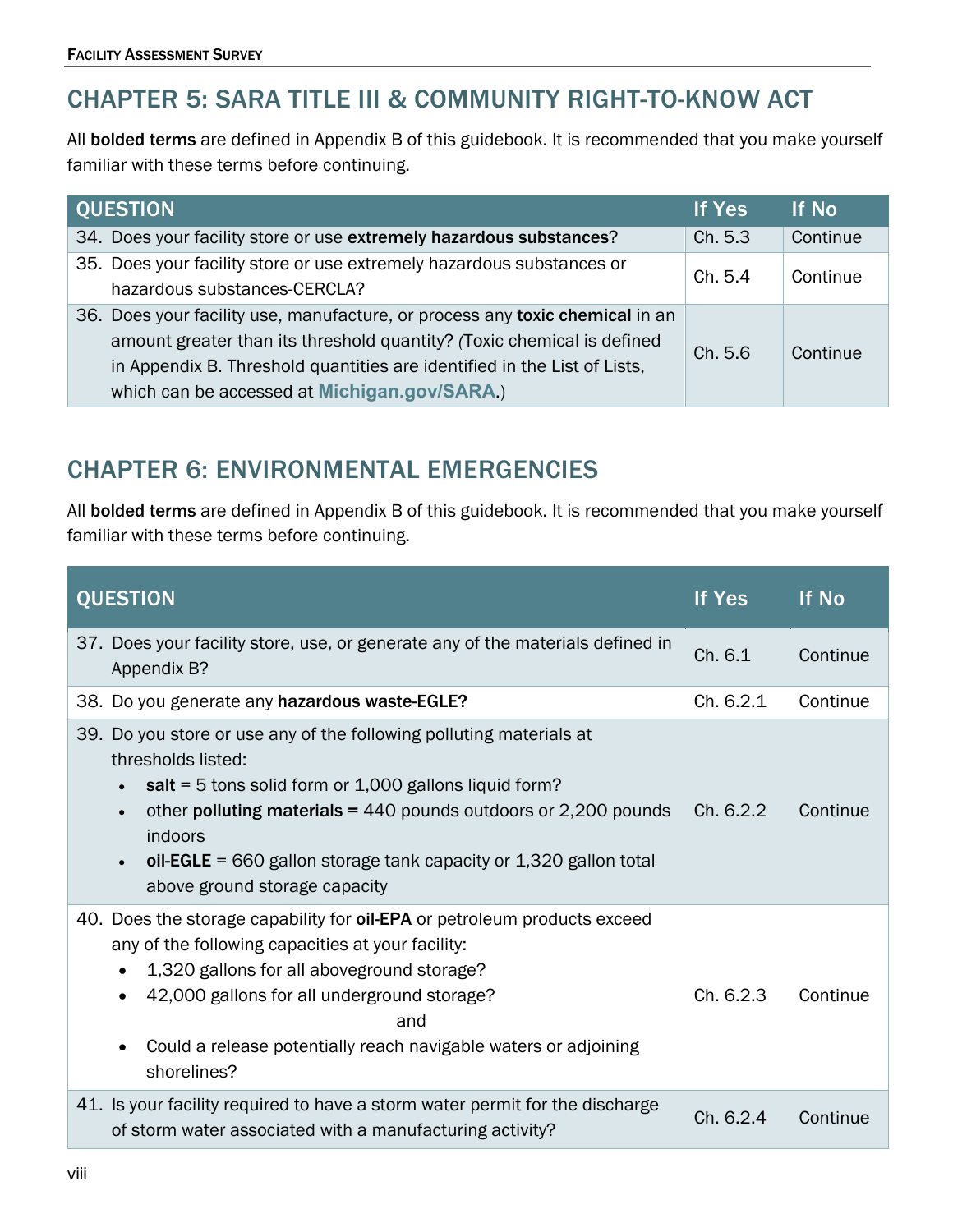| <b>QUESTION</b>                                                                                                                                                                                                                                                                                         | If Yes    | <b>If No</b> |
|---------------------------------------------------------------------------------------------------------------------------------------------------------------------------------------------------------------------------------------------------------------------------------------------------------|-----------|--------------|
| 42. Does your facility handle, use, or store any CAA Section 112(r)<br>substances at or above the listed threshold quantity? (CAA Section<br>$112(r)$ substances are defined in Appendix B. Threshold quantities are<br>identified in the List of Lists, which can be accessed at<br>Michigan.gov/SARA) | Ch. 6.2.5 | Continue     |
| 43. Does your facility have flammable and combustible liquids on site in<br>above ground containers?                                                                                                                                                                                                    | Ch. 6.2.6 | Continue     |
| 44. Do you transport hazardous material-USDOT?                                                                                                                                                                                                                                                          | Ch. 6.2.7 | Continue     |
| 45. Chapter 6.3 pertains to release notification requirements. It is<br>recommended that you become familiar with the Release Notification<br>Requirements Table so that you will be prepared should there be a spill<br>or release at your facility                                                    | Ch. 6.3   | Ch. 6.3      |
| 46. Chapter 6.4 pertains to release response and cleanup criteria. It is<br>recommended that you read this chapter if you have a release or spill<br>at your facility.                                                                                                                                  | Ch. 6.4   | Ch. 6.4      |

## CHAPTER 7: SITES OF ENVIRONMENTAL CONTAMINATION, PROPERTY TRANSFERS, AND LIABILITY ISSUES

|     | <b>QUESTION</b>                                                                       | If Yes If No |                  |
|-----|---------------------------------------------------------------------------------------|--------------|------------------|
| 47. | Do you own or operate property that you know, or suspect is<br>contaminated?          |              | Ch. 7.2 Continue |
| 48. | Are you considering purchasing property or moving your business to a<br>new location? | Ch. 7.3      | Continue         |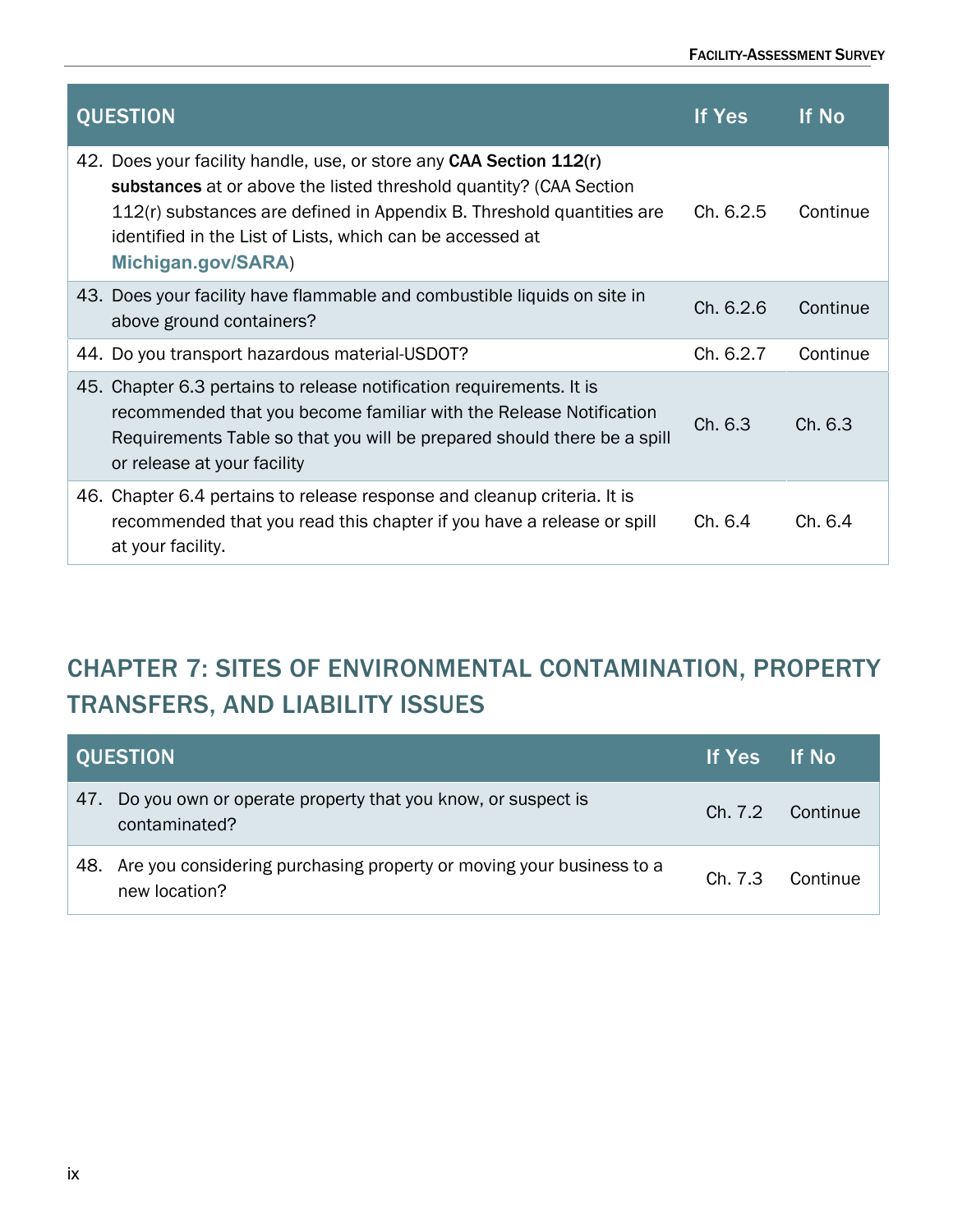## CHAPTER 8: ACTIVITIES AT OR NEAR THE LAND/WATER INTERFACE

| <b>QUESTION</b>                                                                                                                                                                                                                                                                                                                                                                           | If Yes  | If No    |
|-------------------------------------------------------------------------------------------------------------------------------------------------------------------------------------------------------------------------------------------------------------------------------------------------------------------------------------------------------------------------------------------|---------|----------|
| 49. Are you involved in any of the following activities taking place within a<br>100-year floodplain of a river, stream, drain, or lake: construction, filling,<br>or changing the grade?                                                                                                                                                                                                 | Ch. 8.2 | Continue |
| 50. Are you involved in any of the following activities taking place below the<br>ordinary high-water mark of an inland lake or stream: dredging or filling,<br>construction or modification of a structure on bottomland, operation of a<br>marina, structurally interfering with the natural flow of the lake or stream,<br>or enlarging or diminishing the area of the lake or stream? | Ch. 8.3 | Continue |
| 51. Are you involved in any of the following activities taking place in a<br>wetland: depositing fill material, removing soil, draining surface water, or<br>conducting development? (Wetland is defined on page 8-4.)                                                                                                                                                                    | Ch. 8.4 | Continue |
| 52. Are you involved in any of the following activities taking place in a<br>"Designated Environmental Area": dredging, filling, grading, or altering<br>the soil; altering natural drainage; altering vegetation; or conducting<br>construction? (Designated Environmental Areas are listed on page 8-5.)                                                                                | Ch. 8.6 | Continue |
| 53. Are you conducting any development activities in a "Critical Dune Area"?<br>(Critical Dune Areas are listed on page 8-6.)                                                                                                                                                                                                                                                             | Ch. 8.8 | Continue |

#### CHAPTER 9: DRINKING WATER

Since all manufacturers supply water to their employees/customers (e.g., drinking fountains, sinks, showers, etc.), it is recommended that you read Chapter 9.

## CHAPTER 10: RADIOACTIVE MATERIAL REGULATIONS

| <b>QUESTION</b>                                                             | If Yes If No |          |
|-----------------------------------------------------------------------------|--------------|----------|
| 54. Does your facility possess, use, transport, transfer, or dispose of any |              |          |
| radioactive material (RAM)? (RAM might be used in medical treatments,       |              |          |
| certain testing devices, pharmaceutical manufacturing processes,            | Ch. 10       | Continue |
| industrial smoke detectors, some waste "exit" signs, and radium paint.      |              |          |
| Natural RAM may be found as uranium in soils or as radium sulfite scales    |              |          |
| on some pipes and fittings from the oil and gas industry.)                  |              |          |